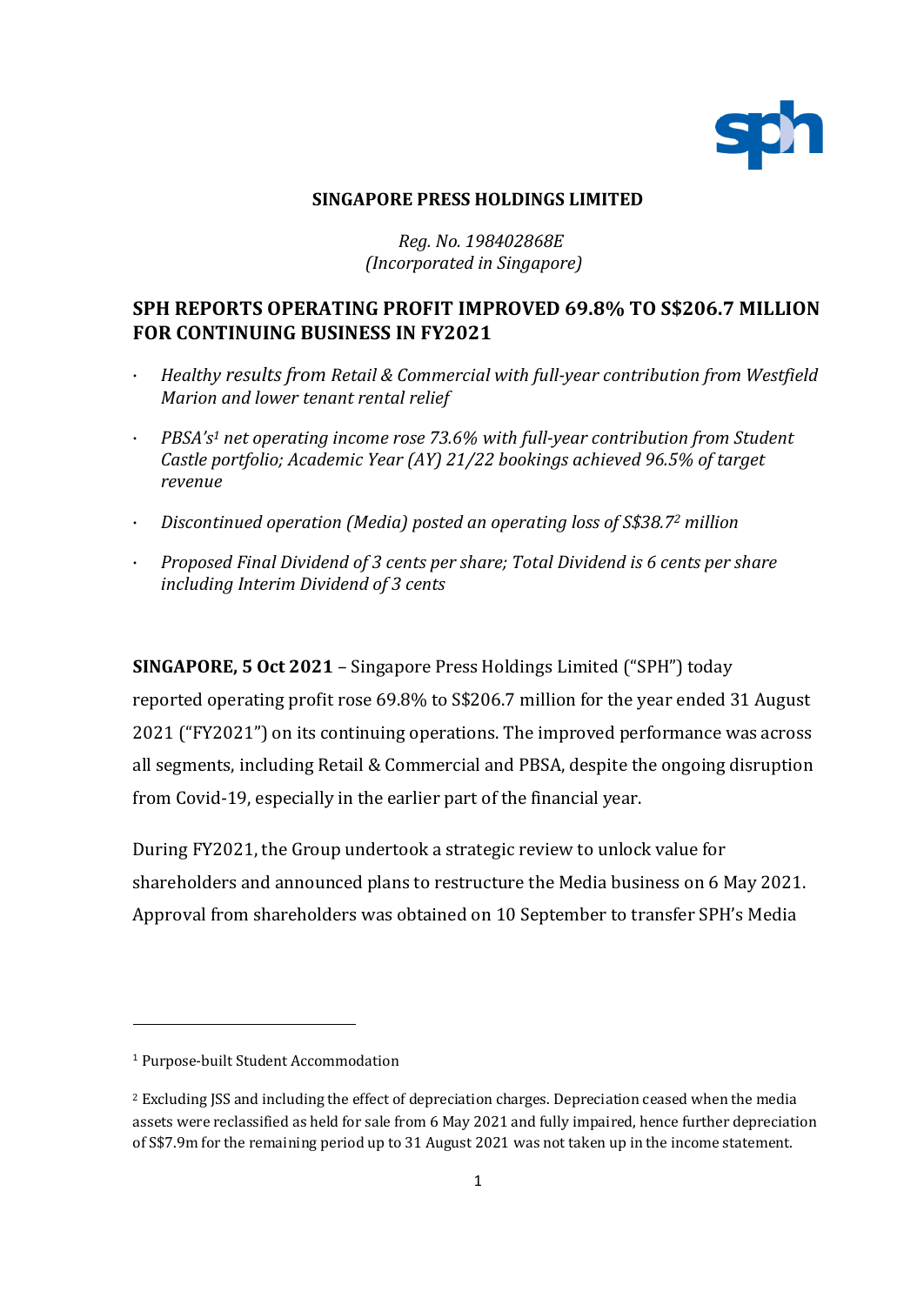business to a non-profit company limited by guarantee ("CLG"). The transition process has commenced and the transfer is expected to be completed in December 2021.

The results of the Media business are presented as Discontinued operation.

Excluding Job Support Scheme ("JSS") funding and including the effect of assumed depreciation for the Media business post 6 May 2021, media's operating loss was flat at S\$38.7 million in FY2021 compared to S\$40.1 million in FY2020. The losses were contained due to extensive cost savings and reduction initiatives despite the continued secular decline of print media revenue. Going forward, there is less scope for major cost cuts without impairing the core media capabilities. Over the two financial years, the cumulative loss from media is S\$78.8 million and expected to widen further.

With the impact of JSS factored in, but not that of assumed depreciation, media's operating loss is S\$13.0 million. Together with S\$115.3 million<sup>3</sup> of media restructuring costs, media's loss is S\$128.3 million in FY2021.

An additional loss of approximately S\$115.5 million<sup>3</sup> will be recognised in FY2022 when the media restructuring completes in December 2021. This arises from the contribution of S\$80 million cash, SPH REIT units and SPH ordinary shares for the maintenance of the Media business. Across FY2021 and FY2022, the media restructuring costs will be  $$243.3$  million<sup>3</sup> including  $$12.5$  million of transaction costs.

Mr. Ng Yat Chung, Chief Executive Officer of SPH said: "We took the difficult decision earlier to restructure the Media business. That will enable SPH to avoid future losses and funding needs from the Media business and we will focus on expanding the

 $\overline{a}$ 

<sup>&</sup>lt;sup>3</sup> Loss on media restructuring will be adjusted in the FY2022 income statement based on the net asset value of the Media business on the completion date of the transfer to the CLG. Further losses of approximately S\$115.5 million arising from the additional contribution of S\$80 million cash, SPH REIT units and SPH ordinary shares to assist with the operation and maintenance of the restructured Media business will be recognised in FY2022 when the transfer of the Media business to the CLG is completed.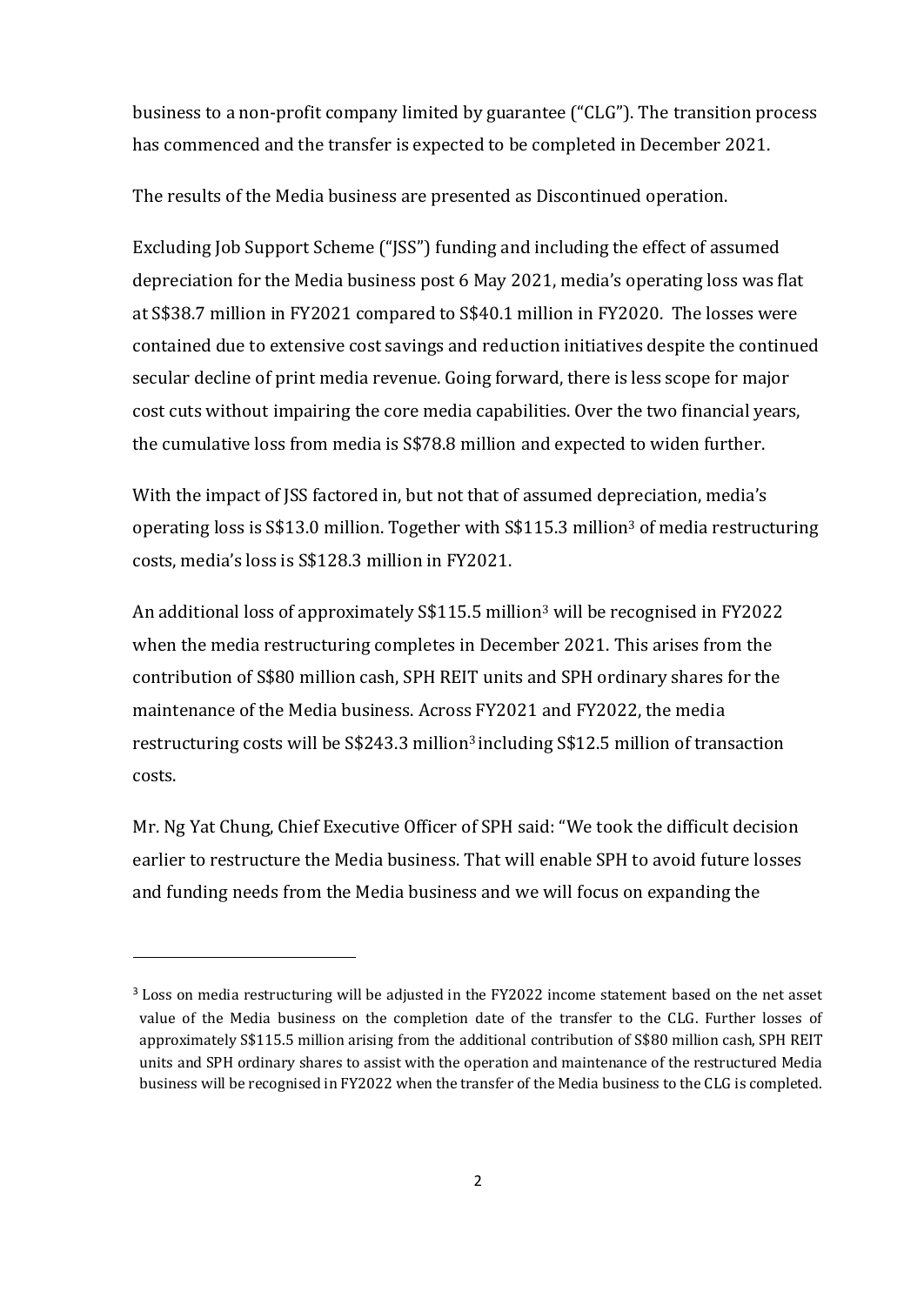portfolio of the non-media business. The next step is for shareholders to consider the privatisation offer from Keppel."

### **FINANCIAL HIGHLIGHTS (CONTINUING OPERATIONS)**

Operating profit was resilient, growing 69.8% despite the ongoing pandemic. Retail & Commercial continues to be buffeted by the intermittent resurgence of Covid-19 which led to rebates for tenants as recently as the Phase 2 (Heightened Alert).

Total revenue grew 2.4% to S\$475.1 million due to higher rental income from Retail & Commercial and PBSA driven by the expanded portfolios and lower tenant rental relief for retail tenants. The increase was partially offset by absence of revenue from supply of masks by Aged Care. Total costs fell 21.6% mainly due to lower costs of Aged Care in line with lower revenue as well as the absence of impairment of intangible assets of S\$17.5m from Orange Valley and PBSA in FY2020.

Fair value gain on investment properties was S\$66.6m, a partial reversal of the S\$232.0 million loss in FY2020. The gains were led by the PBSA portfolio of S\$34.7 million, retail malls of S\$21.9 million and bungalows of S\$9.5m.

Share of results of associates and joint ventures surged by 71.5% to S\$6.7 million mainly due to the improved performance of The Woodleigh development.

Investment income increased with higher dividend income from Treasury investments as well as fair value gains from the bungalows held as investment properties.

#### **SEGMENTAL HIGHLIGHTS**

#### **Discontinued operation: Media**

Revenue for the Media business fell S\$85.8 million or 17.5%, driven by lower advertisement revenue of S\$37.6 million (-14.1%) and circulation revenue of S\$17.2 million (-12.3%). Income from the JSS was also lower by \$10.3 million or 36.7%.

In line with the lower revenue, costs similarly fell by S\$83.6 million or 16.7% with lower materials, production and distribution costs as well as staff costs. Staff costs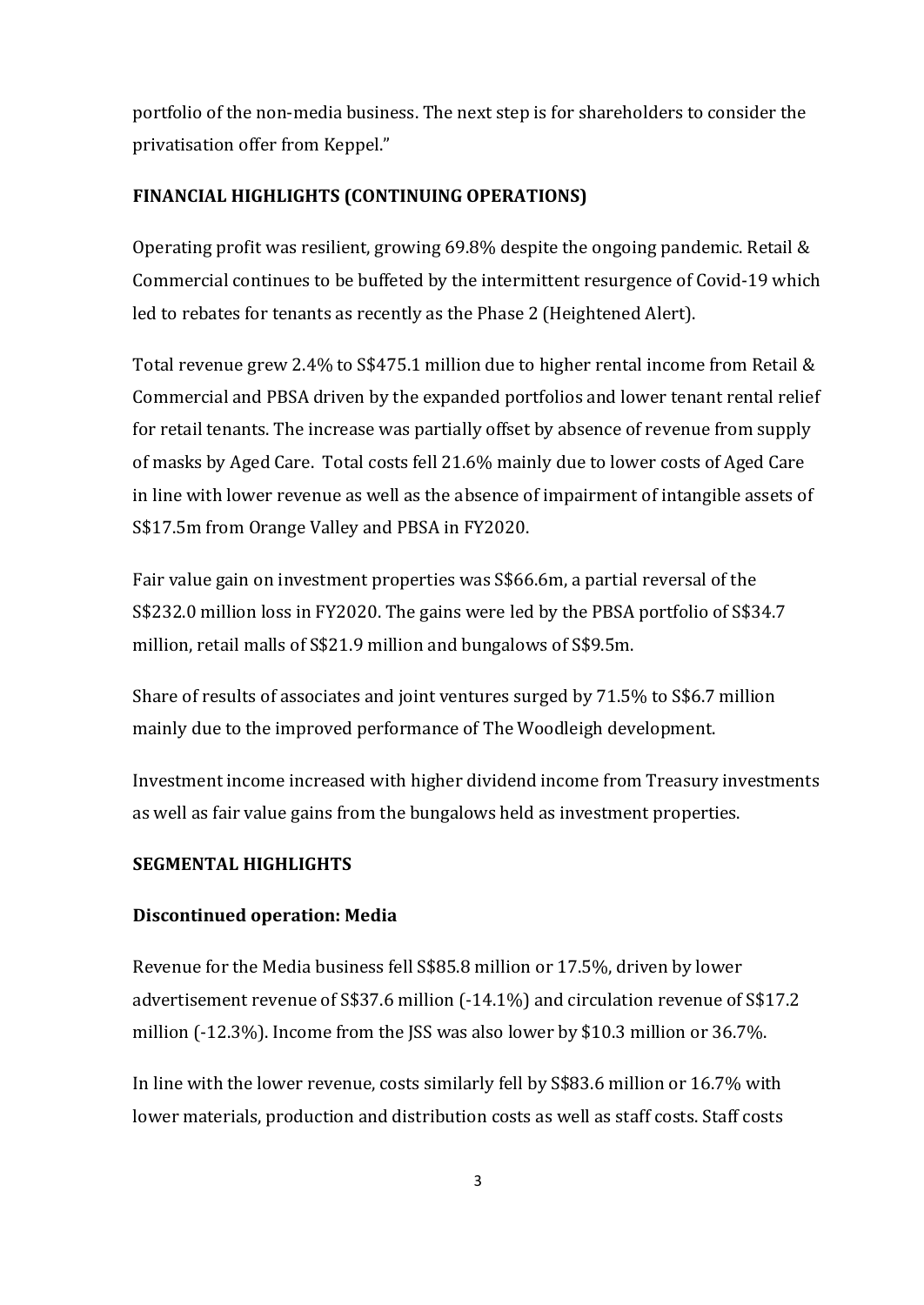declined 6.6% from FY2020 as part of strict cost management measures in place since FY2019.

### **Retail & Commercial**

Profit before tax for the Retail & Commercial segment was S\$206.9 million, a reversal of a loss of S\$56.2 million in FY2020. Among the factors for the improvement included higher rental revenue and lower tenant rental relief as sales gradually recovered alongside the market. Another reason contributing to FY2021's improved results was the first full year's contribution from Westfield Marion, the largest mall in South Australia. The properties also recorded a fair value gain of S\$21.9 million compared with a fair value loss of S\$196.5 million in FY2020.

While Paragon has been impacted by the border restrictions affecting tourists' footfall, other assets with their dominant catchment in the suburban locations have remained resilient, giving the portfolio the ability to cushion the impact of Covid-19.

In line with the improved sentiment in the property market, The Woodleigh Residences with its central location in Bidadari Estate next to the Woodleigh MRT station and Bidadari Park continued to register an uptake in sales. Around 75% of the development has been sold as at 20 September. Average price per square foot ("psf") of the development has improved, trending at S\$1,970 psf, up from S\$1,923 psf in March 2021.

#### **PBSA**

PBSA enjoyed a pre-tax profit of S\$71.8 million compared with a loss of S\$24.0m in FY2020. Net operating income rose 73.6% due to higher rental revenue as well as the full-year contribution from the Student Castle portfolio which was acquired in December 2019. Another boost came from the development sites in Oxford and Brighton which were completed and opened for occupation in September 2020 and November 2020 in time for Academic Year 2020/2021. The increase in revenue was partially offset by lower occupancies and delayed tenancy start dates at some of the Capitol Students' assets due to Covid-19. As at 1 October 2021, bookings for Academic Year 2021/2022 had already achieved 96.5% of target revenue.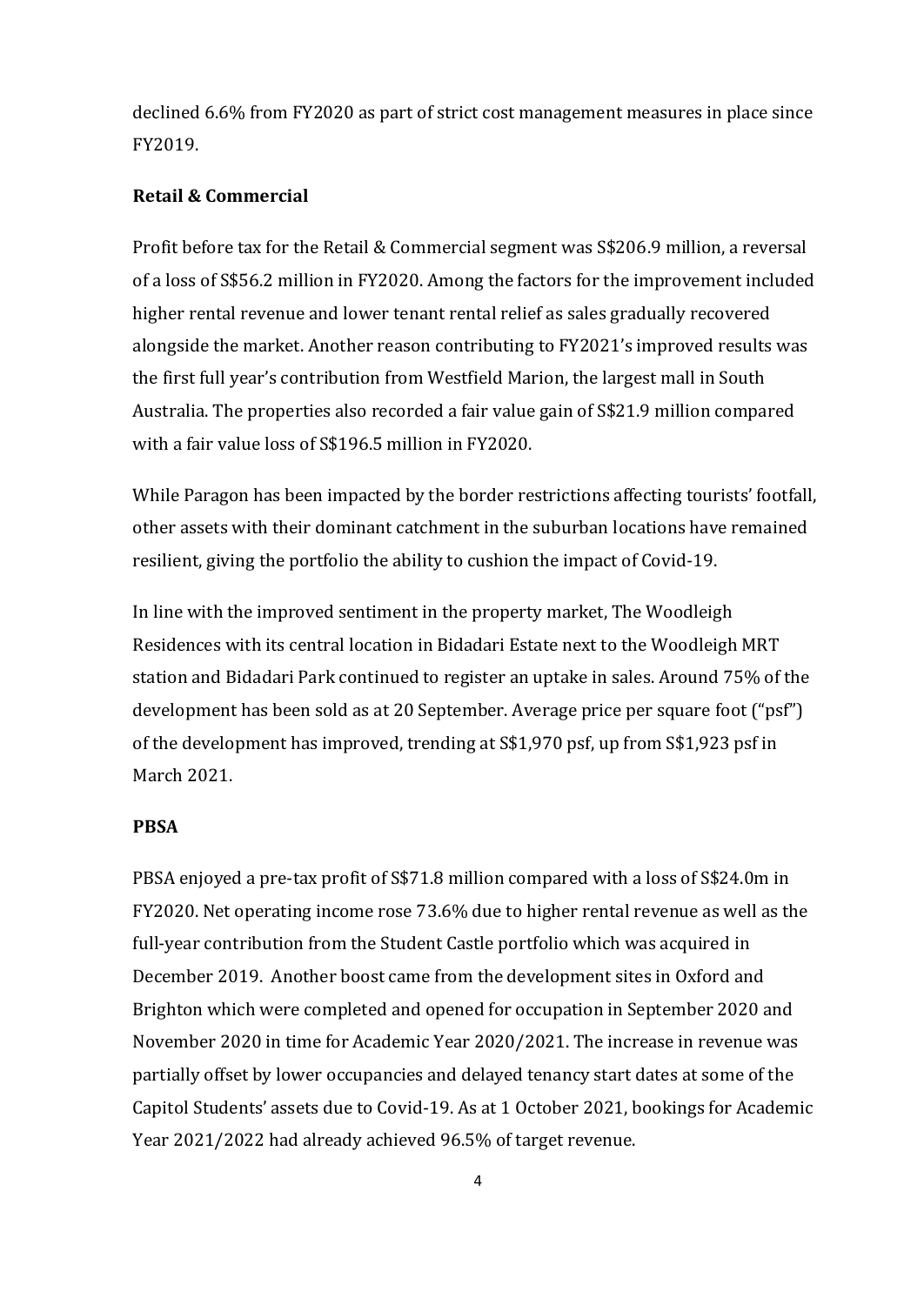SPH is on track to be a leading player in the UK PBSA market. With a full suite of fund management and in-house property management capabilities, SPH will leverage the defensive nature of the asset class and strong market fundamentals to expand.

### **Others**

In Aged Care, nursing home operator, Orange Valley, recorded an improved performance due to higher bed occupancy rates and the absence of impairment charges. Aged Care also enjoyed the full-year contribution from the Japan portfolio of five nursing homes.

On the Digital front, the business enjoyed a 123% rise in pre-tax profit to S\$28.1 million with a better operational performance from the No. 1 car site sgCarMart, divestment gain from the online classifieds businesses and fair value gains from Media Fund investments.

# **CAPITAL MANAGEMENT**

SPH continues to maintain a prudent and disciplined approach to capital management by maintaining a healthy balance sheet as well as diversified sources of funding. After taking into account the media restructuring cost, the net asset value per share as at 31 August 2021 is S\$2.184.

# **POST FY21**

The Directors of SPH have proposed a Final Dividend of 3 cents per share in respect of the financial year ended 31 August 2021. Subject to shareholders' approval, this dividend is expected to be paid on 30 November 2021. Together with the Interim Dividend of 3 cents, total Dividend payout for FY2021 will be 6 cents.

---Ends---

**4**Based on the assumption that the Media Business Restructuring had been completed as at 31 August 2021.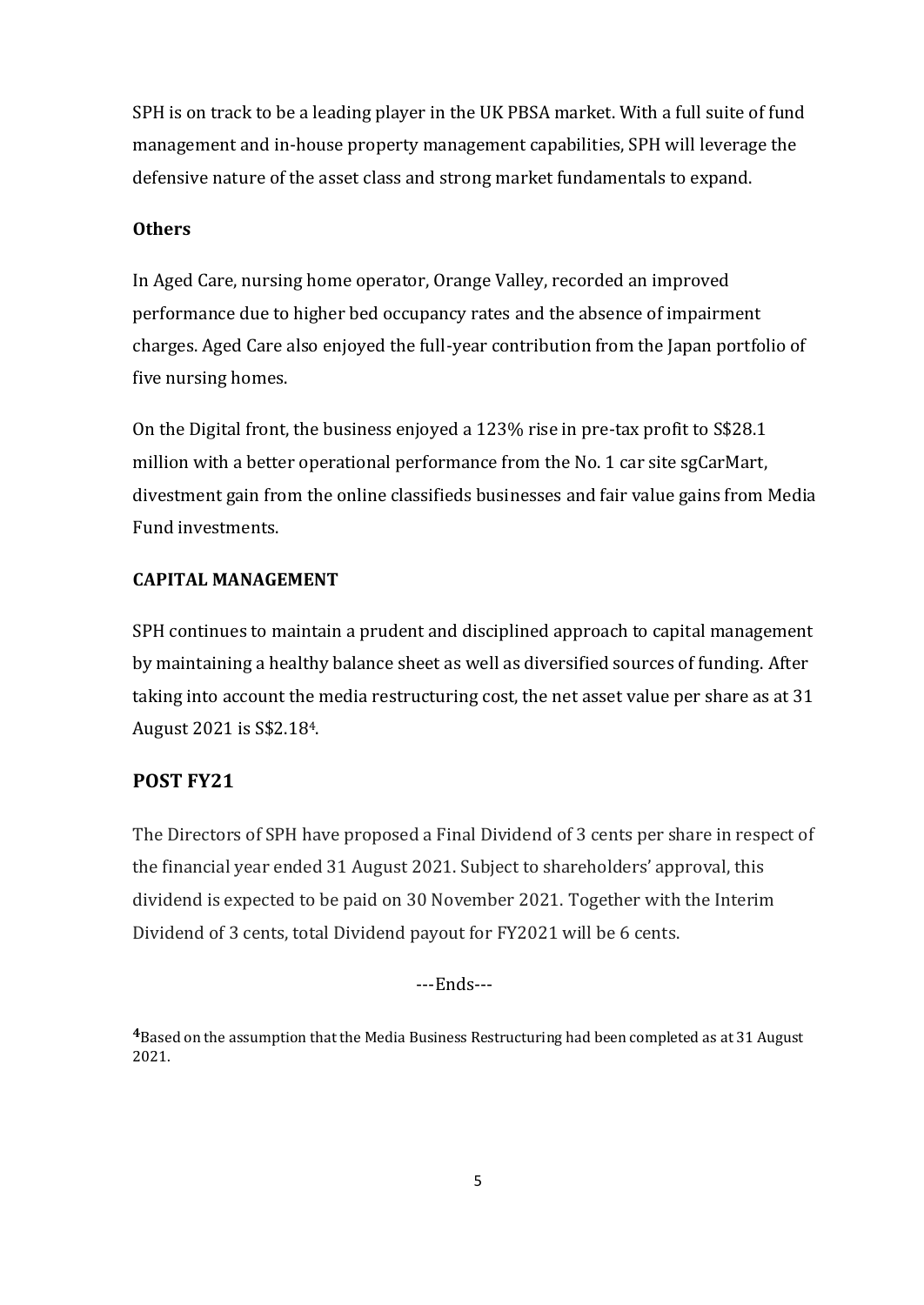# **Financial Highlights**

|                                                                                                                                                                          | <b>FY2021</b><br>S\$'000 | <b>FY2020</b><br>S\$'000 | <b>Change</b><br>$\%$ |
|--------------------------------------------------------------------------------------------------------------------------------------------------------------------------|--------------------------|--------------------------|-----------------------|
| Total revenue                                                                                                                                                            | 475,078                  | 464,153                  | 2.4                   |
| <b>Total costs</b>                                                                                                                                                       | (268, 378)               | (342, 417)               | (21.6)                |
| Operating profit                                                                                                                                                         | 206,700                  | 121,736                  | 69.8                  |
| Fair value change on investment<br>properties                                                                                                                            | 66,585                   | (232, 013)               | <b>NM</b>             |
| Share of results of associates/joint<br>ventures                                                                                                                         | 6,680                    | 3,894                    | 71.5                  |
| Net income from investments                                                                                                                                              | 35,592                   | 17,382                   | 104.8                 |
| <b>Profit/(loss) before taxation</b>                                                                                                                                     | 325,015                  | (73, 297)                | <b>NM</b>             |
| <b>Profit/(loss) after taxation</b><br><b>Continuing operations</b>                                                                                                      | 278,011                  | (100, 537)               | <b>NM</b>             |
| Loss from discontinued operation                                                                                                                                         | (128, 340)               | (11, 965)                | 972.6                 |
| Net profit attributable to shareholders                                                                                                                                  | 92,942                   | (83, 676)                | <b>NM</b>             |
| Item that will not be re-classified<br>subsequently to P&L<br>- Net fair value changes on fair value<br>through other comprehensive income<br>(FVOCI) financial assets * | 297,081                  | 35,696                   | 732.3                 |
| <b>Total Comprehensive Income</b>                                                                                                                                        | 458,011                  | (27, 350)                | <b>NM</b>             |
| <b>Total Comprehensive Income</b><br>attributable to shareholders                                                                                                        | 403,310                  | (10, 573)                | <b>NM</b>             |

NM Not Meaningful

\* FY2021 saw a gain of S\$297.1 million from investments classified as FVOCI. The gains came mainly from digital investments that included iFast and Coupang which saw market price improvements in FY2021.